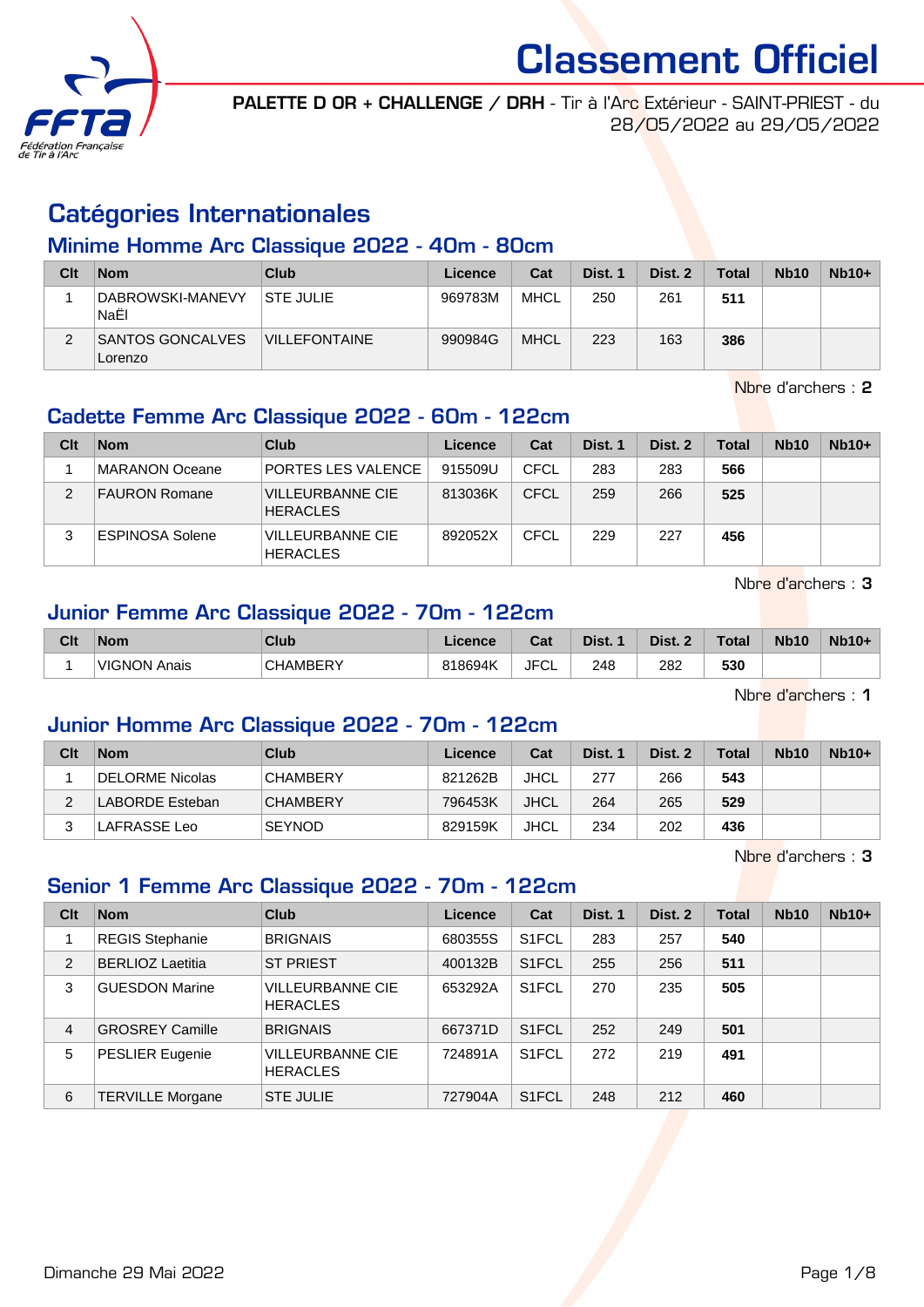

PALETTE D OR + CHALLENGE / DRH - Tir à l'Arc Extérieur - SAINT-PRIEST - du 28/05/2022 au 29/05/2022

## Senior 1 Femme Arc Classique 2022 - 70m - 122cm (Suite)

| Clt | <b>Nom</b>        | Club              | Licence | Cat                | Dist. 1 | Dist. 2 | <b>Total</b> | <b>Nb10</b> | $Nb10+$ |
|-----|-------------------|-------------------|---------|--------------------|---------|---------|--------------|-------------|---------|
| -   | FARAULT Gwenaelle | <b>IST PRIEST</b> | 794850T | S <sub>1</sub> FCL | 230     | 214     | 444          |             |         |

Nbre d'archers : 7

### Senior 1 Homme Arc Classique 2022 - 70m - 122cm

| Cl <sub>t</sub> | <b>Nom</b>                | <b>Club</b>                                | <b>Licence</b> | Cat   | Dist. 1 | Dist. 2 | <b>Total</b> | <b>Nb10</b> | Nb10+ |
|-----------------|---------------------------|--------------------------------------------|----------------|-------|---------|---------|--------------|-------------|-------|
| 1               | <b>CHENEAU Emilien</b>    | <b>CHAMBERY</b>                            | 707588T        | S1HCL | 310     | 318     | 628          |             |       |
| 2               | <b>FOUILLAND Nicolas</b>  | <b>VILLEURBANNE CIE</b><br><b>HERACLES</b> | 348540Y        | S1HCL | 295     | 300     | 595          |             |       |
| 3               | <b>PAILLER Sebastien</b>  | <b>NICE</b>                                | 400587W        | S1HCL | 289     | 292     | 581          |             |       |
| $\overline{4}$  | <b>PASCUAL Pierrick</b>   | <b>BRIGNAIS</b>                            | 622622N        | S1HCL | 290     | 282     | 572          |             |       |
| 5               | MARTOUZET Augustin        | <b>ST ETIENNE</b>                          | 622706E        | S1HCL | 288     | 266     | 554          |             |       |
| 6               | <b>CUMINAL Thibault</b>   | <b>VILLEURBANNE CIE</b><br><b>HERACLES</b> | 753979T        | S1HCL | 275     | 274     | 549          |             |       |
| $\overline{7}$  | <b>GERBE Mathis</b>       | <b>BRON</b>                                | 689422X        | S1HCL | 260     | 280     | 540          |             |       |
| 8               | <b>BERTHEAS Tom</b>       | PARIS 13 USMT                              | 847730W        | S1HCL | 273     | 260     | 533          |             |       |
| 9               | <b>MURARI Yoann</b>       | <b>STE JULIE</b>                           | 601679Z        | S1HCL | 253     | 256     | 509          |             |       |
| 10              | <b>BRUNEL Robin</b>       | <b>SAINT CHAMOND</b>                       | 875590D        | S1HCL | 256     | 252     | 508          |             |       |
| 11              | <b>MOURIER Sylvain</b>    | SAINT CHAMOND                              | 774076M        | S1HCL | 243     | 263     | 506          |             |       |
| 12              | <b>PERRIN Loik</b>        | <b>MONISTROL SUR</b><br><b>LOIRE</b>       | 606219J        | S1HCL | 247     | 221     | 468          |             |       |
| 13              | <b>TERPAND Christophe</b> | <b>ST PRIEST</b>                           | 332837E        | S1HCL | 231     | 210     | 441          |             |       |
| 14              | SINARDET Julien           | <b>ST ETIENNE</b>                          | 710352X        | S1HCL | 204     | 215     | 419          |             |       |
| 15              | <b>CUMINAL Gauthier</b>   | <b>VILLEURBANNE CIE</b><br><b>HERACLES</b> | 753980U        | S1HCL | 211     | 158     | 369          |             |       |

Nbre d'archers : 15

### Senior 2 Femme Arc Classique 2022 - 70m - 122cm

| Clt | <b>Nom</b>        | Club                 | Licence | Cat   | Dist. 1 | Dist. 2 | <b>Total</b> | <b>Nb10</b> | $Nb10+$ |
|-----|-------------------|----------------------|---------|-------|---------|---------|--------------|-------------|---------|
|     | BARBIER Claire    | <b>CHAMBERY</b>      | 890066N | S2FCL | 277     | 246     | 523          |             |         |
| ົ   | FERNANDEZ Evelyne | <b>SAINT CHAMOND</b> | 921393P | S2FCL | 151     | 125     | 276          |             |         |

Nbre d'archers : 2

#### Senior 2 Homme Arc Classique 2022 - 70m - 122cm

| Clt | <b>Nom</b>              | Club            | Licence | Cat                | Dist. 1 | Dist. 2 | Total | <b>Nb10</b> | $Nb10+$ |
|-----|-------------------------|-----------------|---------|--------------------|---------|---------|-------|-------------|---------|
|     | BAUDUIN Nicolas         | <b>CHAMBERY</b> | 276435Y | S <sub>2</sub> HCL | 305     | 291     | 596   |             |         |
| 2   | <b>CASTELBON Eric</b>   | <b>SEYNOD</b>   | 230064V | S <sub>2</sub> HCL | 277     | 292     | 569   |             |         |
| 3   | <b>CHRISTIN Clement</b> | <b>BRON</b>     | 299186C | S <sub>2</sub> HCL | 260     | 290     | 550   |             |         |
| 4   | <b>DELORME Marc</b>     | <b>CHAMBERY</b> | 005641G | S <sub>2</sub> HCL | 279     | 257     | 536   |             |         |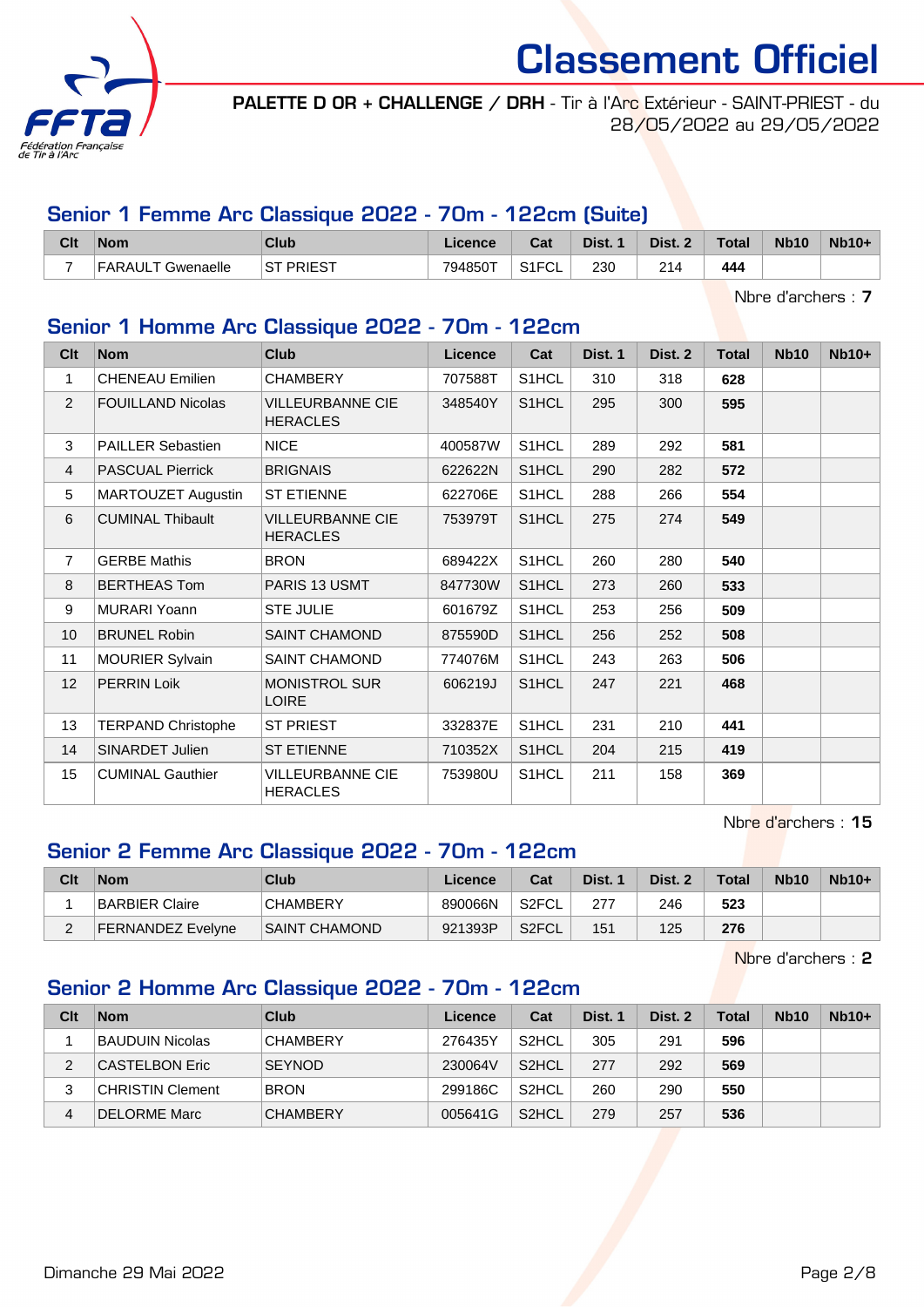

PALETTE D OR + CHALLENGE / DRH - Tir à l'Arc Extérieur - SAINT-PRIEST - du 28/05/2022 au 29/05/2022

### Senior 2 Homme Arc Classique 2022 - 70m - 122cm (Suite)

| <b>Clt</b>     | <b>Nom</b>               | Club                                       | Licence | Cat                | Dist. 1 | Dist. 2 | <b>Total</b> | <b>Nb10</b>    | <b>Nb10+</b> |
|----------------|--------------------------|--------------------------------------------|---------|--------------------|---------|---------|--------------|----------------|--------------|
| 5              | <b>BOURAU Frederic</b>   | <b>VILLEURBANNE CIE</b><br><b>HERACLES</b> | 978430L | S2HCL              | 265     | 249     | 514          |                |              |
| 6              | MOURONVALLE Xavier       | THONON LES BAINS                           | 072741S | S2HCL              | 249     | 246     | 495          |                |              |
| $\overline{7}$ | PIECHOCKI Sandy          | <b>MONISTROL SUR</b><br><b>LOIRE</b>       | 935929P | S <sub>2</sub> HCL | 244     | 244     | 488          |                |              |
| 8              | <b>ASTIER Laurent</b>    | PORTES LES VALENCE                         | 210729D | S2HCL              | 272     | 210     | 482          |                |              |
| 9              | <b>DUR Frederic</b>      | <b>SEYNOD</b>                              | 316027H | S2HCL              | 247     | 232     | 479          |                |              |
| 10             | MATHIEUX Alain           | <b>VEZERONCE CURTIN</b>                    | 238044U | S2HCL              | 250     | 226     | 476          |                |              |
| 11             | <b>MATHIEU Clement</b>   | <b>STE JULIE</b>                           | 906398R | S3HCL              | 242     | 231     | 473          |                |              |
| 12             | <b>MAGNER Jose</b>       | <b>PUSIGNAN</b>                            | 418009H | S3HCL              | 240     | 230     | 470          |                |              |
| 13             | <b>HEDIN Teddy</b>       | <b>VEZERONCE CURTIN</b>                    | 937983X | S <sub>2</sub> HCL | 234     | 225     | 459          |                |              |
| 14             | <b>LABROT Olivier</b>    | PORTES LES VALENCE                         | 894670T | S <sub>2</sub> HCL | 238     | 211     | 449          |                |              |
| 15             | <b>BARTHOMEUF Jean</b>   | <b>ST ETIENNE</b>                          | 254128B | S <sub>2</sub> HCL | 224     | 223     | 447          |                |              |
| 16             | DARDET Emmanuel          | PORTES LES VALENCE                         | 814082X | S <sub>2</sub> HCL | 214     | 228     | 442          |                |              |
| 17             | <b>SCHEPF Lionel</b>     | <b>STE JULIE</b>                           | 272625G | S2HCL              | 243     | 198     | 441          |                |              |
| 18             | <b>DUSINSKI Yoann</b>    | <b>MONISTROL SUR</b><br><b>LOIRE</b>       | 980866J | S <sub>2</sub> HCL | 220     | 218     | 438          |                |              |
| 19             | <b>MAUDHUIT Sylvain</b>  | LA COTE SAINT ANDRE                        | 091461P | S2HCL              | 231     | 205     | 436          |                |              |
| 20             | <b>TIGNAT Didier</b>     | <b>PUSIGNAN</b>                            | 788553Y | S3HCL              | 218     | 209     | 427          | 5              |              |
| 21             | <b>DUBUGET Benoit</b>    | <b>VILLEURBANNE CIE</b><br><b>HERACLES</b> | 960261M | S2HCL              | 251     | 176     | 427          | $\overline{2}$ | 1            |
| 22             | <b>ANEXIME Alfred</b>    | <b>PUSIGNAN</b>                            | 742433T | S3HCL              | 220     | 194     | 414          |                |              |
| 23             | <b>GOUY Arnaud</b>       | <b>ST PRIEST</b>                           | 010683M | S2HCL              | 194     | 205     | 399          |                |              |
| 24             | <b>RICHARD Thierry</b>   | <b>SAINT CHAMOND</b>                       | 751637X | S2HCL              | 176     | 212     | 388          |                |              |
| 25             | <b>BRUN Stephane</b>     | <b>MONISTROL SUR</b><br><b>LOIRE</b>       | 965131F | S <sub>2</sub> HCL | 190     | 196     | 386          |                |              |
| 26             | <b>MAGONA Daniel</b>     | <b>PUSIGNAN</b>                            | 820001F | S3HCL              | 190     | 192     | 382          |                |              |
| 27             | <b>MENARD Thierry</b>    | <b>ST PRIEST</b>                           | 744918U | S2HCL              | 208     | 148     | 356          |                |              |
| 28             | SZAMVEBER Jean<br>Michel | <b>ST PRIEST</b>                           | 748782U | S3HCL              | 151     | 160     | 311          |                |              |
| 29             | <b>HUMBERT Bruno</b>     | <b>VEZERONCE CURTIN</b>                    | 592405U | S3HCL              | 163     | 115     | 278          |                |              |

Nbre d'archers : 29

# Senior 3 Femme Arc Classique 2022 - 60m - 122cm

| Clt | <b>Nom</b>          | Club                                | Licence | Cat   | Dist. 1 | Dist. 2 | <b>Total</b> | <b>Nb10</b> | $Nb10+$ |
|-----|---------------------|-------------------------------------|---------|-------|---------|---------|--------------|-------------|---------|
|     | HERANNEY Christiane | VILLEURBANNE CIE<br><b>HERACLES</b> | 200982J | S3FCL | 262     | 247     | 509          |             |         |

Nbre d'archers : 1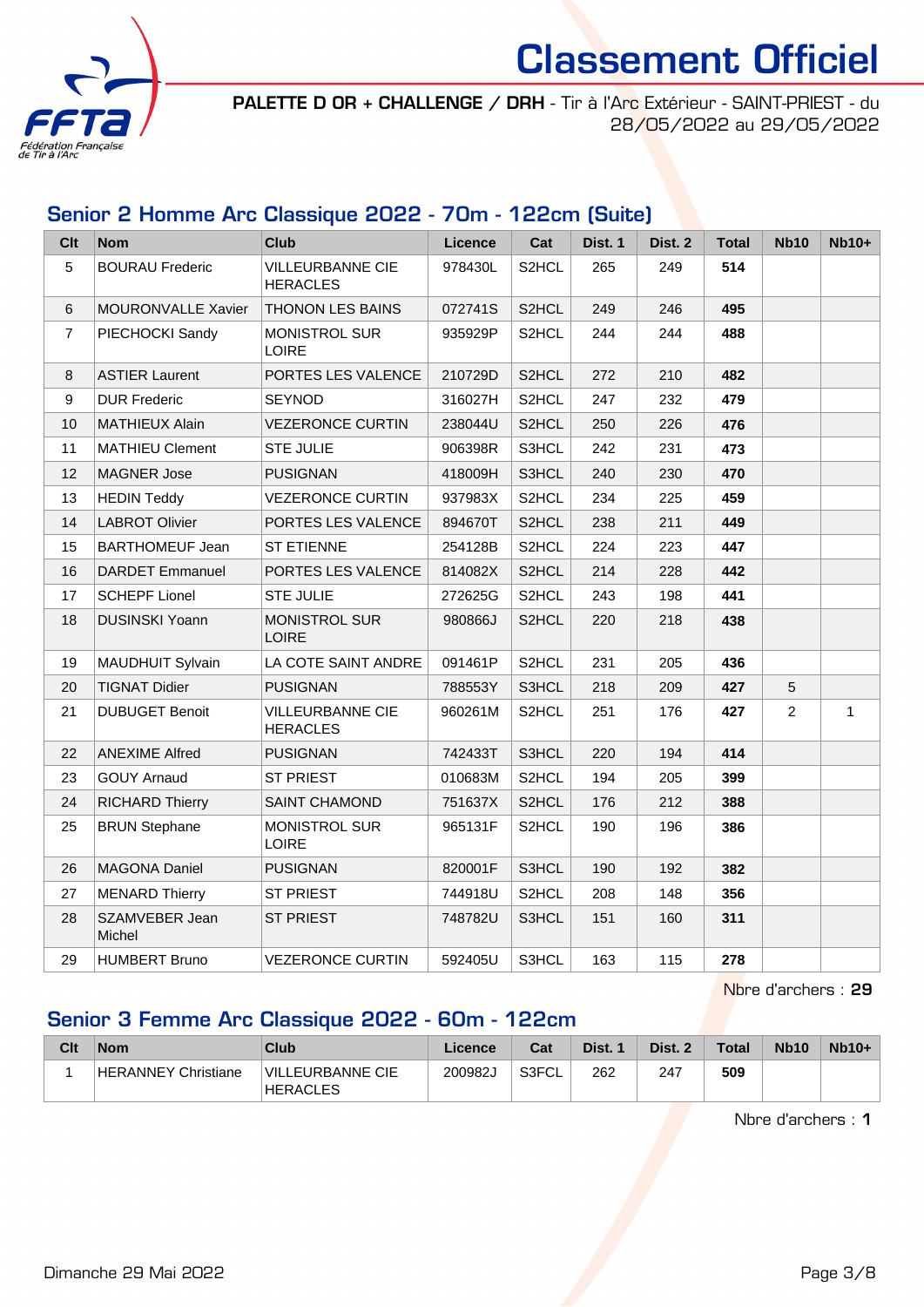

PALETTE D OR + CHALLENGE / DRH - Tir à l'Arc Extérieur - SAINT-PRIEST - du 28/05/2022 au 29/05/2022

#### Senior 3 Homme Arc Classique 2022 - 60m - 122cm

| Clt | <b>Nom</b>            | Club             | Licence | Cat   | Dist. 1 | Dist. 2 | Total | <b>Nb10</b> | $Nb10+$ |
|-----|-----------------------|------------------|---------|-------|---------|---------|-------|-------------|---------|
|     | <b>PROFIT Michel</b>  | <b>CHAPONOST</b> | 945813H | S3HCL | 272     | 285     | 557   |             |         |
| ∼   | BERGER Daniel         | <b>STE JULIE</b> | 231580T | S3HCL | 228     | 212     | 440   |             |         |
|     | <b>THOREL Patrice</b> | VAUJANY          | 790344V | S3HCL | 185     | 198     | 383   |             |         |

Nbre d'archers : 3

#### Junior Femme Arc à Poulies 2022 - 50m - 80cm

| Clt | <b>Nom</b>              | Club                           | <b>Licence</b> | ่ ี่<br>⊍d  | Dist. | Dist. | Total | <b>Nb10</b> | <b>Nb10+</b> |
|-----|-------------------------|--------------------------------|----------------|-------------|-------|-------|-------|-------------|--------------|
|     | <b>BARBIER Mathilde</b> | <b>PRIEST</b><br>$\sim$ $\tau$ | 742662S        | <b>JFCC</b> | 292   | 293   | 585   |             |              |

Nbre d'archers : 1

#### Senior 1 Femme Arc à Poulies 2022 - 50m - 80cm

| Clt | <b>Nom</b>                   | Club            | Licence | Cat                | Dist. | Dist. 2 | Total | <b>Nb10</b> | $Nb10+$ |
|-----|------------------------------|-----------------|---------|--------------------|-------|---------|-------|-------------|---------|
|     | <b>LECOINTRE L</b><br>Laurie | AVERTIN<br>⊦ST. | 453159P | S <sub>1</sub> FCO | 323   | 320     | 643   |             |         |

Nbre d'archers : 1

## Senior 1 Homme Arc à Poulies 2022 - 50m - 80cm

| Clt | <b>Nom</b>                 | Club           | Licence | <b>Dol</b><br>⊍م   | Dist. | Dist. | Total | <b>Nb10</b> | <b>Nb10+</b> |
|-----|----------------------------|----------------|---------|--------------------|-------|-------|-------|-------------|--------------|
|     | Wilfrid<br><b>MARECHAL</b> | PRIEST<br>. OT | 676289X | S <sub>1</sub> HCO | 314   | 314   | 628   |             |              |

Nbre d'archers : 1

#### Senior 2 Homme Arc à Poulies 2022 - 50m - 80cm

| Clt            | <b>Nom</b>                  | Club                                       | Licence | Cat                             | Dist. 1 | Dist. 2 | <b>Total</b> | <b>Nb10</b> | $Nb10+$ |
|----------------|-----------------------------|--------------------------------------------|---------|---------------------------------|---------|---------|--------------|-------------|---------|
|                | <b>DELORME</b> Julien       | <b>CORBAS</b>                              | 313144Z | S <sub>2</sub> HCO              | 322     | 323     | 645          |             |         |
| $\mathfrak{p}$ | <b>FAURON Alexis</b>        | <b>VILLEURBANNE CIE</b><br><b>HERACLES</b> | 096726M | S <sub>2</sub> HCO              | 318     | 322     | 640          |             |         |
| 3              | <b>PONCET Boris</b>         | TARARE                                     | 030488P | S <sub>2</sub> H <sub>CO</sub>  | 320     | 319     | 639          |             |         |
| 4              | CHAUDESAIGUES Yann   CORBAS |                                            | 799247X | S <sub>2</sub> H <sub>C</sub> O | 323     | 297     | 620          |             |         |
| 5              | <b>SANCHEZ Eric</b>         | <b>ST PRIEST</b>                           | 685601U | S <sub>2</sub> H <sub>C</sub> O | 311     | 302     | 613          |             |         |

Nbre d'archers : 5

## Senior 3 Homme Arc à Poulies 2022 - 50m - 80cm

| Clt | <b>Nom</b>         | <b>Club</b>         | ∟icence | $R_{\rm{eff}}$<br>⊍aι | Dist. | Dist. 2 | <b>Total</b> | <b>Nb10</b> | <b>Nb10+</b> |
|-----|--------------------|---------------------|---------|-----------------------|-------|---------|--------------|-------------|--------------|
|     | <b>DUGUE Denis</b> | PRIEST<br><b>ST</b> | 421228G | S3HCO                 | 321   | 319     | 640          |             |              |

Nbre d'archers : 1

# Catégories Nationales

### Cadette Femme Arc Classique 2022 - 50m - 122cm

| Clt | <b>Nom</b>           | Club        | icence  | Cat                       | Dist.      | Dist.      | <b>Total</b> | <b>Nb10</b> | <b>Nb10+</b> |
|-----|----------------------|-------------|---------|---------------------------|------------|------------|--------------|-------------|--------------|
|     | <b>VIVEI</b><br>.ana | <b>BRON</b> | 913860B | $\sim$ $\sim$<br>ັບ∟<br>◡ | 261<br>___ | 288<br>- - | 549          |             |              |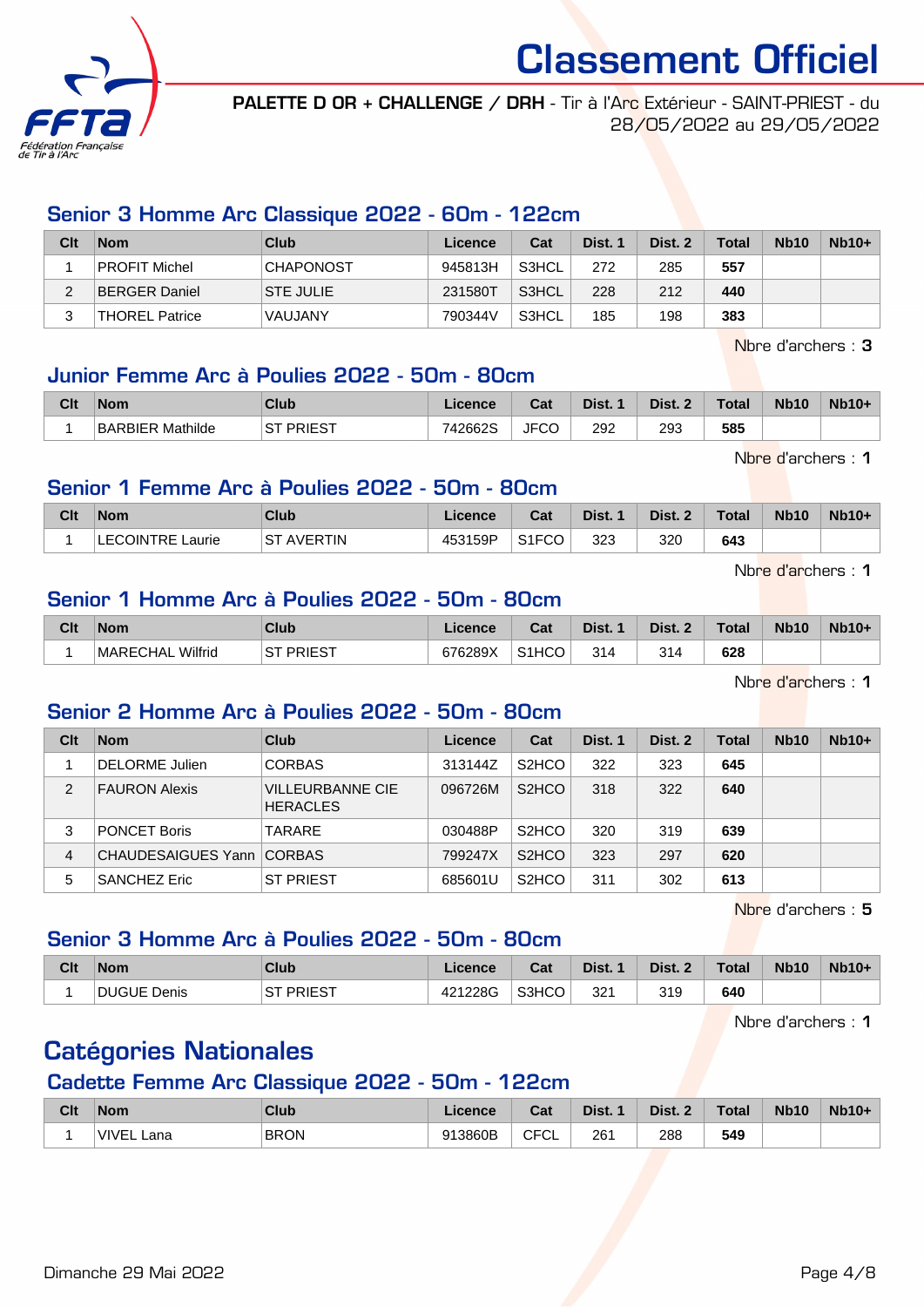

PALETTE D OR + CHALLENGE / DRH - Tir à l'Arc Extérieur - SAINT-PRIEST - du 28/05/2022 au 29/05/2022

#### Cadette Femme Arc Classique 2022 - 50m - 122cm (Suite)

| Clt | <b>Nom</b>          | Club             | Licence | Cat         | Dist. 1 | Dist. 2 | Total | <b>Nb10</b> | $Nb10+$ |
|-----|---------------------|------------------|---------|-------------|---------|---------|-------|-------------|---------|
|     | PARPILLON Cassandra | <b>STE JULIE</b> | 977506G | <b>CFCL</b> | 229     | 237     | 466   |             |         |
|     | MARTINET Sarah      | <b>MONTLUEL</b>  | 987155V | <b>CFCL</b> | 211     | 220     | 431   |             |         |

Nbre d'archers : 3

#### Cadet Homme Arc Classique 2022 - 50m - 122cm

| Clt | <b>Nom</b>                 | Club                 | Licence | Cat         | Dist. 1 | Dist. 2 | Total | <b>Nb10</b> | $Nb10+$ |
|-----|----------------------------|----------------------|---------|-------------|---------|---------|-------|-------------|---------|
|     | DABROWSKI-MANEVY<br>Matteo | <b>STE JULIE</b>     | 969789U | <b>CHCL</b> | 284     | 284     | 568   |             |         |
|     | PICARD Leo                 | PREVESSIN-MOENS      | 934608D | <b>CHCL</b> | 280     | 245     | 525   |             |         |
| 3   | <b>GONZALEZ Valentin</b>   | <b>MONTLUEL</b>      | 988458L | CHCL        | 249     | 245     | 494   |             |         |
| 4   | <b>BOURRAT Augustin</b>    | <b>VILLEFONTAINE</b> | 925454D | <b>CHCL</b> | 220     | 195     | 415   |             |         |

Nbre d'archers : 4

### Junior Femme Arc Classique 2022 - 50m - 122cm

| Clt | <b>Nom</b>        | Club            | Licence | Cat         | Dist. | Dist. 2 | <b>Total</b> | <b>Nb10</b> | $Nb10+$ |
|-----|-------------------|-----------------|---------|-------------|-------|---------|--------------|-------------|---------|
|     | SABATIER Julie    | <b>MONTLUEL</b> | 940088K | <b>JFCL</b> | 156   | 187     | 343          |             |         |
| C   | LANNES PORTE Lisa | <b>CHASSIEU</b> | 000628H | <b>JFCL</b> | 193   | 147     | 340          |             |         |

Nbre d'archers : 2

### Senior 1 Femme Arc Classique 2022 - 50m - 122cm

| Clt | <b>Nom</b>              | Club             | Licence | Cat                | Dist. 1 | Dist. 2 | <b>Total</b> | <b>Nb10</b> | $Nb10+$ |
|-----|-------------------------|------------------|---------|--------------------|---------|---------|--------------|-------------|---------|
|     | <b>SAURAT Agnes</b>     | <b>BRON</b>      | 944561X | S <sub>1</sub> FCL | 260     | 240     | 500          |             |         |
|     | ALLIOT Claire           | <b>BRON</b>      | 809727N | S <sub>1</sub> FCL | 256     | 241     | 497          |             |         |
| 3   | <b>TIVOLLIER Sylvie</b> | <b>STE JULIE</b> | 933099N | S <sub>1</sub> FCL | 239     | 206     | 445          |             |         |

Nbre d'archers : 3

### Senior 1 Homme Arc Classique 2022 - 50m - 122cm

| Clt | <b>Nom</b>               | <b>Club</b>             | Licence | Cat                | Dist. 1 | Dist. 2 | <b>Total</b> | <b>Nb10</b> | $Nb10+$ |
|-----|--------------------------|-------------------------|---------|--------------------|---------|---------|--------------|-------------|---------|
| 1   | <b>CARRERA Antonin</b>   | <b>THONES</b>           | 741090H | S1HCL              | 297     | 306     | 603          |             |         |
| 2   | <b>BATTUT Quentin</b>    | <b>SLCTA</b>            | 647228J | S1HCL              | 290     | 289     | 579          |             |         |
| 3   | <b>FABRE Loic</b>        | <b>THONES</b>           | 861381J | S1HCL              | 271     | 288     | 559          | 10          | 5       |
| 4   | <b>PARPILLON Cedric</b>  | <b>STE JULIE</b>        | 969171X | S <sub>1</sub> HCL | 275     | 284     | 559          | 8           | 3       |
| 5   | <b>ABIDI Syed Haider</b> | PREVESSIN-MOENS         | 032751Z | S1HCL              | 281     | 278     | 559          | 6           | 1       |
| 6   | <b>FLACHER Quentin</b>   | <b>ST PRIEST</b>        | 963542D | S1HCL              | 268     | 278     | 546          |             |         |
| 7   | <b>TORKI Adel</b>        | SAINTE FOY LES LYON     | 910043C | S1HCL              | 270     | 252     | 522          |             |         |
| 8   | <b>GAUDENECHE Alban</b>  | <b>BRON</b>             | 778905L | S <sub>1</sub> HCL | 256     | 262     | 518          |             |         |
| 9   | <b>FARNET Alexandre</b>  | <b>CHALLES LES EAUX</b> | 993656L | S <sub>1</sub> HCL | 255     | 250     | 505          |             |         |
| 10  | <b>CHENEVAL Cedric</b>   | PREVESSIN-MOENS         | 608592N | S1HCL              | 249     | 253     | 502          |             |         |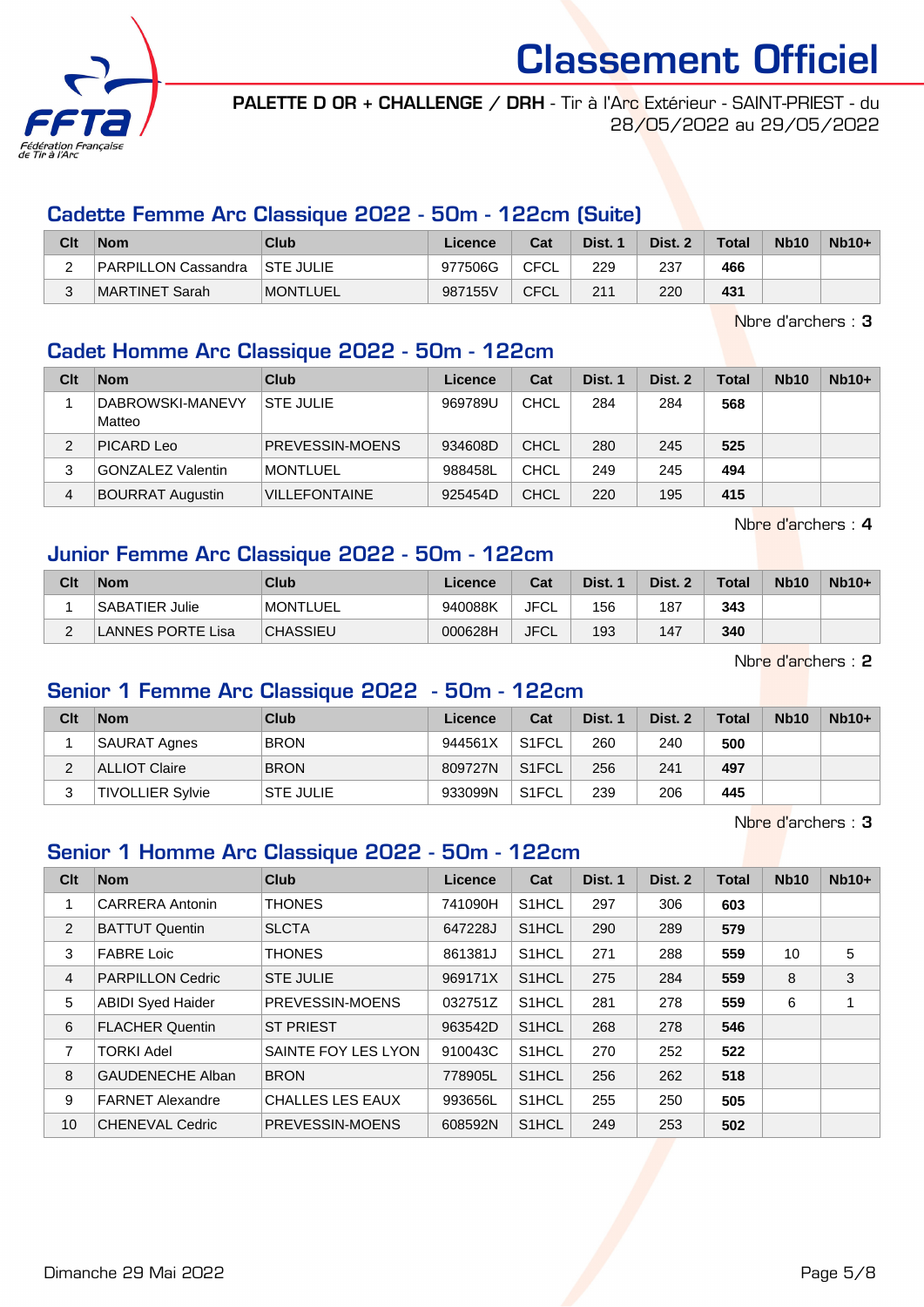

PALETTE D OR + CHALLENGE / DRH - Tir à l'Arc Extérieur - SAINT-PRIEST - du 28/05/2022 au 29/05/2022

### Senior 1 Homme Arc Classique 2022 - 50m - 122cm (Suite)

| Clt | <b>Nom</b>               | Club                    | Licence | Cat                | Dist. 1 | Dist. 2 | <b>Total</b> | <b>Nb10</b> | $Nb10+$ |
|-----|--------------------------|-------------------------|---------|--------------------|---------|---------|--------------|-------------|---------|
| 11  | <b>FOUILLEUX Nicolas</b> | <b>CHALLES LES EAUX</b> | 601892F | S <sub>1</sub> HCL | 244     | 257     | 501          |             |         |
| 12  | KIENLEN Jonathan         | <b>BOURG EN BRESSE</b>  | 438153D | S <sub>1</sub> HCL | 252     | 246     | 498          |             |         |
| 13  | <b>ESCOFFIER Fabien</b>  | <b>BOURG EN BRESSE</b>  | 636565U | S <sub>1</sub> HCL | 245     | 242     | 487          |             |         |
| 14  | <b>LEPINAY Thomas</b>    | <b>STE JULIE</b>        | 977640C | S <sub>1</sub> HCL | 218     | 226     | 444          |             |         |
| 15  | NICOLAS Sylvain          | <b>CHASSIEU</b>         | 018527N | S <sub>1</sub> HCL | 224     | 199     | 423          |             |         |

Nbre d'archers : 15

# Senior 2 Femme Arc Classique 2022 - 50m - 122cm

| Clt | <b>Nom</b>             | Club      | <b>Licence</b> | ◠孪<br>⊍d                 | Dist. | Dist. | <b>Total</b> | <b>Nb10</b> | $Nb10+$ |
|-----|------------------------|-----------|----------------|--------------------------|-------|-------|--------------|-------------|---------|
|     | $\sim$<br>Aanes<br>◡∟◡ | ANNEMASSE | 9774411<br>᠂╹┗ | S <sub>2</sub> FCL<br>◡∟ | 243   | 247   | 490          |             |         |

Nbre d'archers : 1

## Senior 2 Homme Arc Classique 2022 - 50m - 122cm

| Cl <sub>t</sub> | <b>Nom</b>               | <b>Club</b>             | Licence | Cat                | Dist. 1 | Dist. 2 | <b>Total</b> | <b>Nb10</b>    | <b>Nb10+</b>   |
|-----------------|--------------------------|-------------------------|---------|--------------------|---------|---------|--------------|----------------|----------------|
| $\mathbf{1}$    | <b>CAMPANELLI Danio</b>  | PREVESSIN-MOENS         | 014193C | S <sub>2</sub> HCL | 301     | 302     | 603          |                |                |
| $\overline{2}$  | <b>IMBERT Christophe</b> | <b>MONTLUEL</b>         | 801156X | S2HCL              | 274     | 289     | 563          |                |                |
| 3               | <b>GUILLERME Pascal</b>  | <b>CHASSIEU</b>         | 922607J | S2HCL              | 272     | 275     | 547          |                |                |
| $\overline{4}$  | <b>BARA Patrice</b>      | ANNEMASSE               | 704234X | S2HCL              | 277     | 267     | 544          |                |                |
| 5               | <b>BIGOTTE Joel</b>      | <b>ODENAS</b>           | 004358M | S2HCL              | 275     | 268     | 543          |                |                |
| 6               | <b>VILLARD Vincent</b>   | <b>BEYNOST</b>          | 981543V | S2HCL              | 272     | 269     | 541          |                |                |
| $\overline{7}$  | <b>ODOIT Jean Michel</b> | <b>BOURG EN BRESSE</b>  | 282703L | S2HCL              | 277     | 262     | 539          |                |                |
| 8               | <b>BIGALET Franck</b>    | <b>CHAMPIER</b>         | 928368W | S2HCL              | 273     | 264     | 537          |                |                |
| 9               | <b>LEQUIN Herve</b>      | <b>BRON</b>             | 623407S | S2HCL              | 274     | 250     | 524          | 6              | $\overline{2}$ |
| 10              | <b>MARTIN Gil</b>        | <b>ST PRIEST</b>        | 334296R | S2HCL              | 268     | 256     | 524          | $\overline{4}$ | $\mathbf{1}$   |
| 11              | <b>MOUQUET Vincent</b>   | <b>BEYNOST</b>          | 981542U | S <sub>2</sub> HCL | 277     | 246     | 523          | 13             | $\overline{2}$ |
| 12              | <b>BUOU Didier</b>       | <b>GRENOBLE AS</b>      | 939512J | S2HCL              | 265     | 258     | 523          | 2              |                |
| 13              | <b>VENANCIO David</b>    | <b>THONES</b>           | 001862Z | S2HCL              | 260     | 242     | 502          |                |                |
| 14              | <b>DUMAST Mathieu</b>    | <b>THONES</b>           | 007678W | S2HCL              | 250     | 240     | 490          |                |                |
| 15              | <b>JOUMNI Bourhane</b>   | <b>BEYNOST</b>          | 977509K | S2HCL              | 240     | 244     | 484          |                |                |
| 16              | <b>GAUTIER Cedric</b>    | <b>CHALLES LES EAUX</b> | 791084Z | S2HCL              | 219     | 247     | 466          |                |                |
| 17              | <b>BILLECARD Patrice</b> | <b>CHASSIEU</b>         | 676284S | S2HCL              | 213     | 242     | 455          |                |                |
| 18              | <b>TORINIERE Patrick</b> | <b>ST PRIEST</b>        | 915251N | S2HCL              | 232     | 222     | 454          |                |                |
| 19              | <b>GAILLARD Nicolas</b>  | <b>BOURG EN BRESSE</b>  | 028793X | S2HCL              | 211     | 222     | 433          |                |                |
| 20              | <b>GUERREIRO Valter</b>  | <b>STE JULIE</b>        | 008190C | S2HCL              | 210     | 217     | 427          |                |                |
| 21              | <b>CASAD Steve</b>       | <b>BEYNOST</b>          | 009567Z | S <sub>2</sub> HCL | 167     | 181     | 348          |                |                |

Nbre d'archers : 21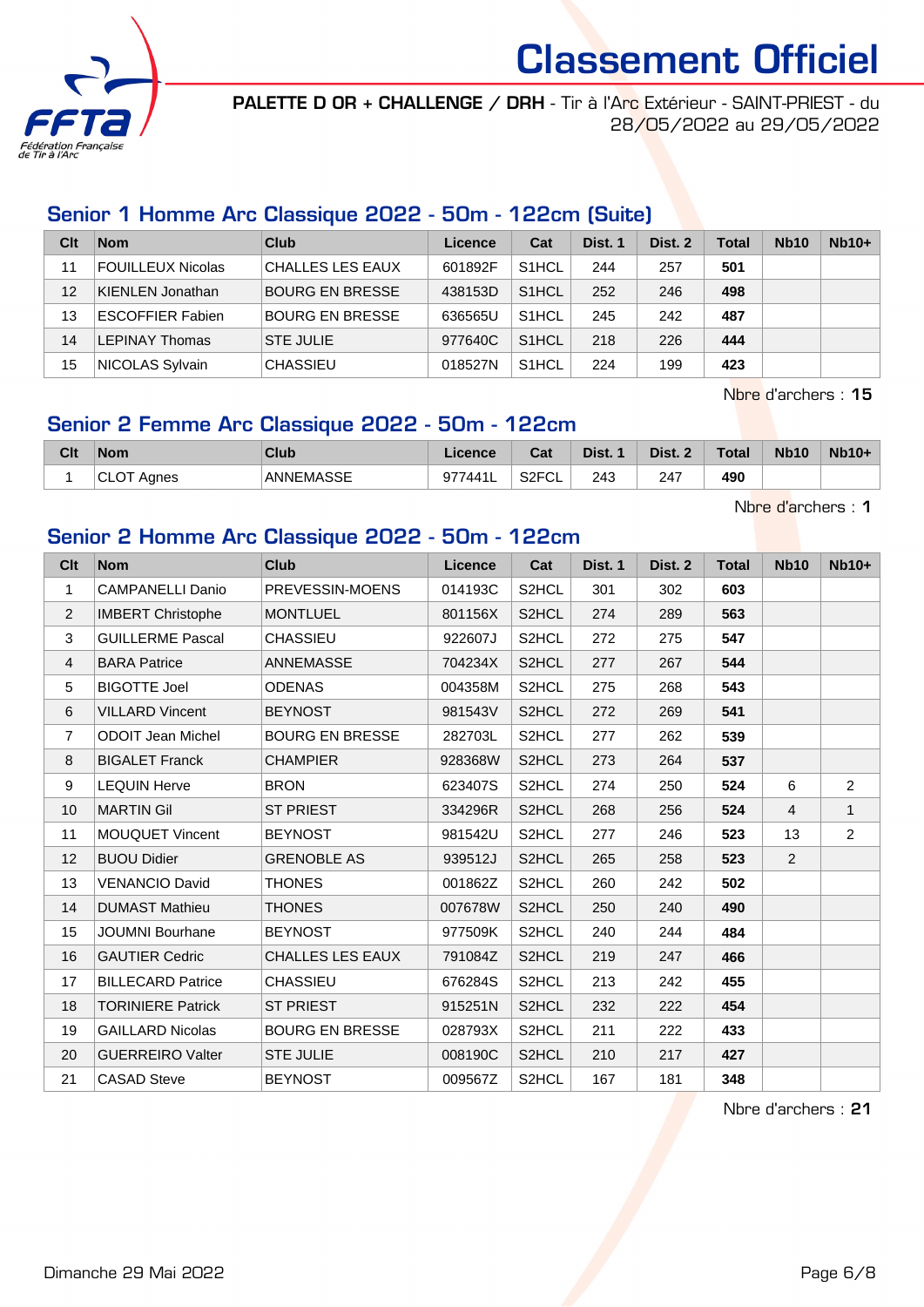

PALETTE D OR + CHALLENGE / DRH - Tir à l'Arc Extérieur - SAINT-PRIEST - du 28/05/2022 au 29/05/2022

#### Senior 3 Femme Arc Classique 2022 - 50m - 122cm

| Clt | <b>Nom</b>                | Club             | Licence | Cat   | Dist. 1 | Dist. 2 | <b>Total</b> | <b>Nb10</b> | $Nb10+$ |
|-----|---------------------------|------------------|---------|-------|---------|---------|--------------|-------------|---------|
|     | <b>BLANC Catherine</b>    | BOURG EN BRESSE  | 867058E | S3FCL | 261     | 250     | 511          |             |         |
| 2   | HUMBERT SORIANO<br>Nicole | <b>ST PRIEST</b> | 275181K | S3FCL | 241     | 240     | 481          |             |         |
| 3   | LABORDE Judith            | <b>CHAMBERY</b>  | 949771K | S3FCL | 232     | 202     | 434          |             |         |
| 4   | METRAL Ginette            | <b>BRON</b>      | 348529L | S3FCL | 181     | 186     | 367          |             |         |

Nbre d'archers : 4

## Senior 3 Homme Arc Classique 2022 - 50m - 122cm

| Clt            | <b>Nom</b>                  | <b>Club</b>             | Licence | Cat   | Dist. 1 | Dist. 2 | <b>Total</b> | <b>Nb10</b> | $Nb10+$ |
|----------------|-----------------------------|-------------------------|---------|-------|---------|---------|--------------|-------------|---------|
| 1              | <b>CROISAT Jean-Jacques</b> | <b>CHASSIEU</b>         | 862385A | S3HCL | 280     | 283     | 563          |             |         |
| 2              | <b>MATHIEU Clement</b>      | <b>STE JULIE</b>        | 906398R | S3HCL | 278     | 284     | 562          |             |         |
| 3              | <b>PATSNOUGUES Alain</b>    | <b>ANNEMASSE</b>        | 873131F | S3HCL | 275     | 257     | 532          |             |         |
| $\overline{4}$ | <b>CHARNAY Jean Paul</b>    | <b>CHALLES LES EAUX</b> | 320364X | S3HCL | 249     | 267     | 516          |             |         |
| 5              | <b>MATHIEU Bruno</b>        | <b>STE JULIE</b>        | 858423U | S3HCL | 258     | 240     | 498          |             |         |
| 6              | <b>MENU Pierre</b>          | <b>LISSIEU</b>          | 710370S | S3HCL | 263     | 234     | 497          |             |         |
| 7              | <b>BLANC Gerard</b>         | <b>BOURG EN BRESSE</b>  | 867065M | S3HCL | 242     | 252     | 494          |             |         |
| 8              | <b>MUSCAT Alain</b>         | <b>ANNEMASSE</b>        | 994924P | S3HCL | 245     | 231     | 476          |             |         |
| 9              | <b>CUGNET Christian</b>     | <b>STE JULIE</b>        | 971356X | S3HCL | 253     | 200     | 453          |             |         |
| 10             | <b>BILLARD Patrice</b>      | <b>BOURG EN BRESSE</b>  | 794841H | S3HCL | 160     | 192     | 352          |             |         |
| 11             | <b>ATZENI Jean Pierre</b>   | <b>STE JULIE</b>        | 999150H | S3HCL | 161     | 135     | 296          |             |         |

Nbre d'archers : 11

### Senior 2 Homme Arc à Poulies 2022 - 50m - 122cm

| Clt | <b>Nom</b>                       | Club          | Licence | Cat                            | Dist. 1 | Dist. 2 | <b>Total</b> | <b>Nb10</b> | $Nb10+$ |
|-----|----------------------------------|---------------|---------|--------------------------------|---------|---------|--------------|-------------|---------|
|     | VILLEMAGNE Alexandre   STE JULIE |               | 747356U | S <sub>2</sub> H <sub>CO</sub> | 328     | 338     | 666          |             |         |
| ∠   | <b>BRODET Stephane</b>           | <b>TARARE</b> | 347350E | S <sub>2</sub> HCO             | 334     | 327     | 661          |             |         |

Nbre d'archers : 2

# Autres tirs

#### Cadette Femme Arc Classique 2022 - 60m - 122cm

| Tir   | <b>Nom</b>    | Club                                | Licence | Cat  | Dist. 1 | Dist. 2 | <b>Total</b> | <b>Nb10</b> | $Nb10+$ |
|-------|---------------|-------------------------------------|---------|------|---------|---------|--------------|-------------|---------|
| Tir 2 | FAURON Romane | VILLEURBANNE CIE<br><b>HERACLES</b> | 813036K | CFCL | 265     | 272     | 537          |             |         |

Nbre d'archers : 1

# Senior 2 Homme Arc Classique 2022 - 70m - 122cm

| Tir | $\blacksquare$ Nom | <b>Club</b> | Licence Cat Dist. 1 Dist. 2 Total Nb10 Nb10+ |  |  |  |
|-----|--------------------|-------------|----------------------------------------------|--|--|--|
|     |                    |             |                                              |  |  |  |